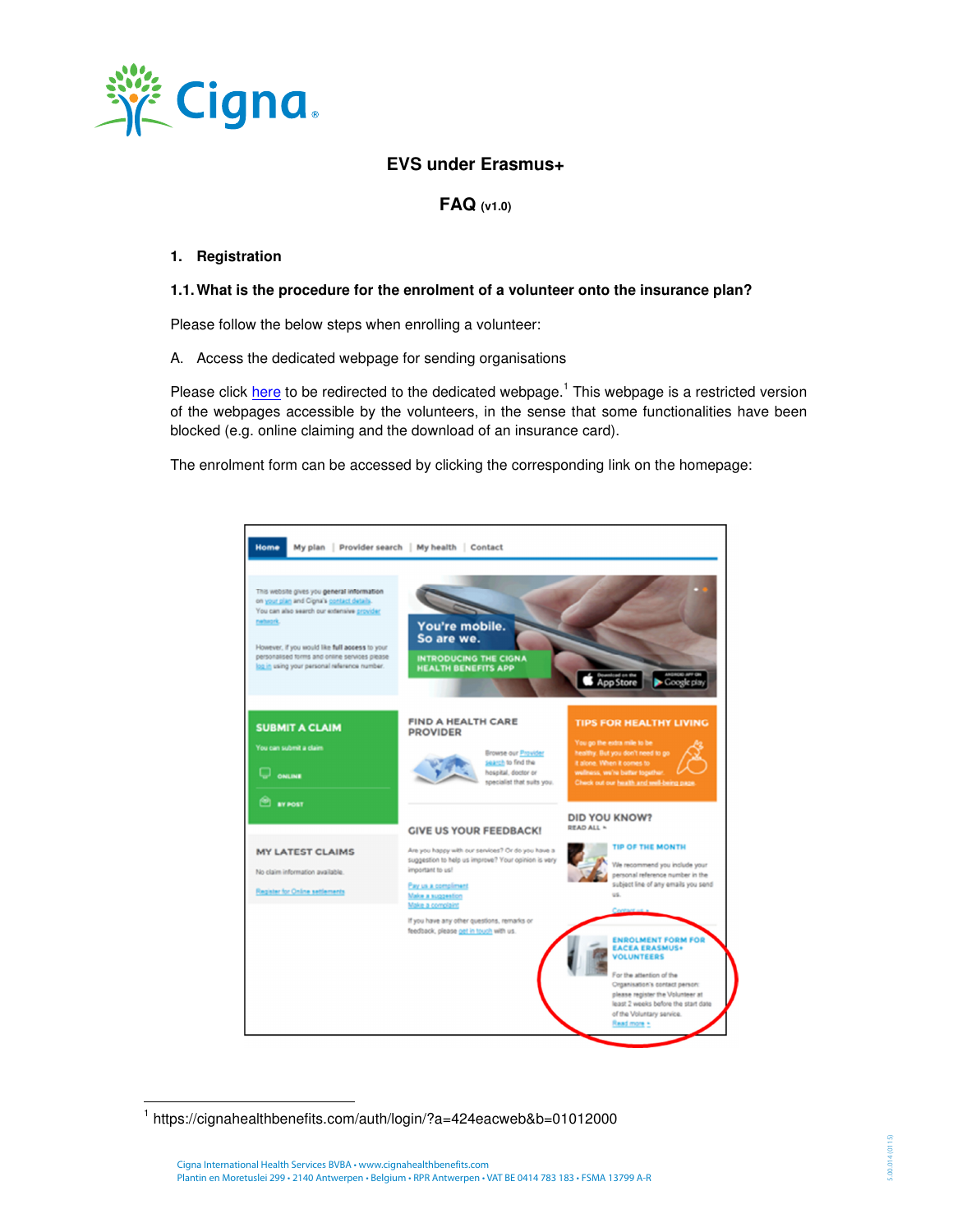

# B. Complete the enrolment form

The enrolment form consists of 3 main sections, detailing the sending organisation, hosting organisation and the volunteer. All mandatory fields are marked with a red asterisk (\*).

Only sending organisations can enrol volunteers. Please do not allow volunteers to enrol themselves onto the insurance plan.

In order to guarantee that the volunteer is covered at the start of his/her EVS project, please enrol the volunteer at least 14 days in advance. This will allow Cigna to register the volunteer and to activate all services.

Upon completion of the enrolment form, please click submit.

C. Confirmations

Upon clicking submit, a message will appear on-screen explaining the next steps.

In addition, the contact person of the sending organisation will receive an email, confirming receipt of the enrolment and summarising the data that has been received by Cigna. In case you notice that any information is incorrect, please send your comments to clientservice2@cigna.com.

D. Processing by Cigna

Upon receipt of the enrolment, Cigna's Customer Service Representatives will process the information and activate the volunteer's membership. In case of any missing information, the Representatives will reach out to the sending organisation's contact person.

When processing is complete, a final confirmation email will be sent to the sending organisation. This confirmation is typically sent within 5 working days after the enrolment.

At this stage, the volunteer will receive a welcome email, containing the following information:

- Coverage start date
- Personal reference number (which services as a login to the volunteer's personal webpages)
- Overview of online services
- European Health Insurance Card
- E. Questions

For any questions regarding the volunteer's eligibility to join the insurance plan, please contact the National Agency or the Executive Agency (EACEA-YOUTH@ec.europa.eu).

For questions regarding the enrolment form or the procedure, please contact clientservice2@cigna.com.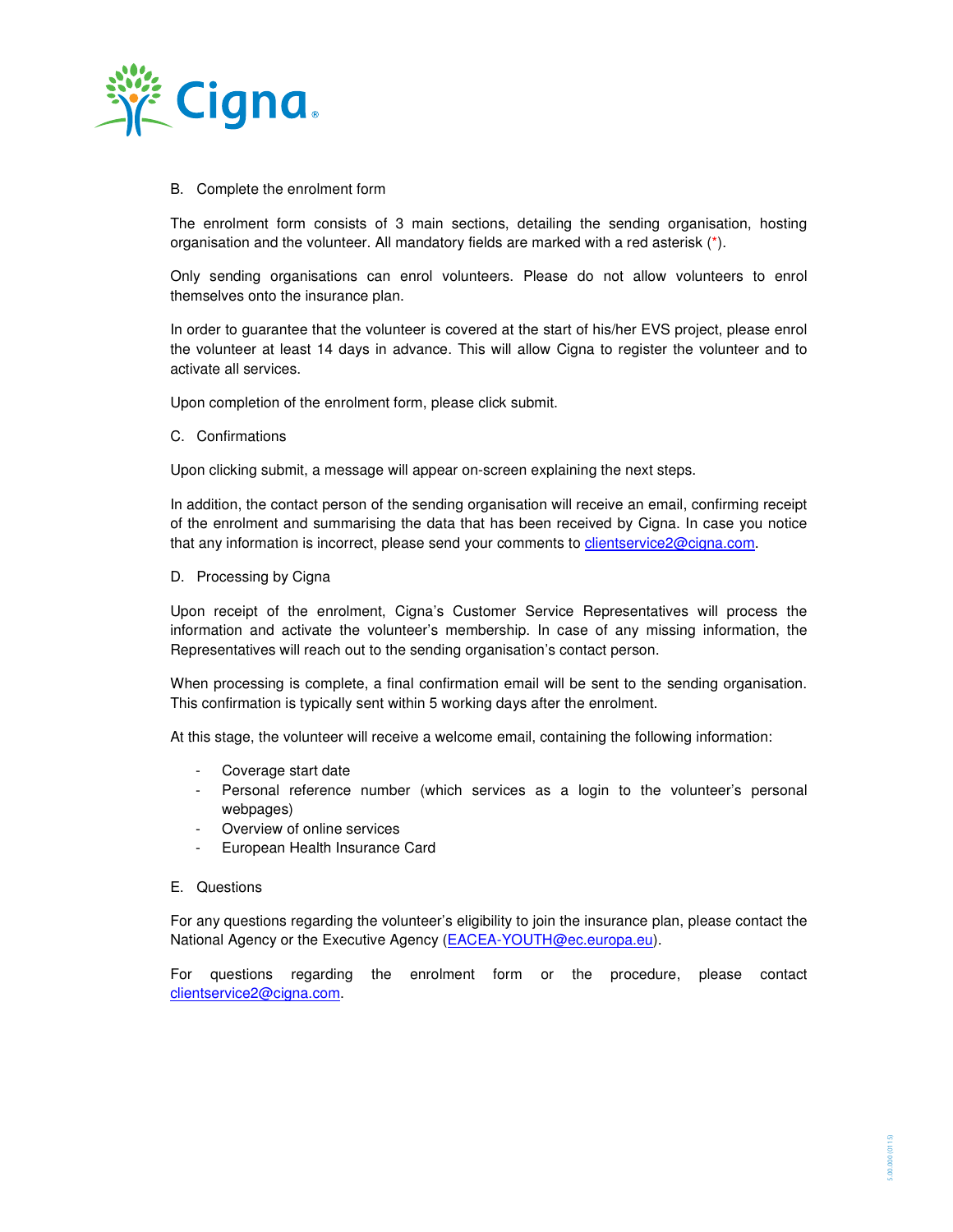

# **1.2. How is volunteer informed on him/her being registered?**

When processing of the enrolment by Cigna is complete, the volunteer will receive a welcome email, containing the following information:

- Coverage start date
- Personal reference number (which services as a login to the volunteer's personal webpages)
- Overview of online services
- European Health Insurance Card

#### **1.3. What do I have to do when I have put something wrong in the enrolment form?**

If at any stage, you notice that incorrect information has been provided in the enrolment form, or in case information should be updated, please send an email to clientservice2@cigna.com.

# **1.4. What do I need to do when the project is cancelled for any reason?**

In case the project is cancelled before or after the start date (e.g. by the volunteer), please contact us as soon as possible by sending an email to clientservice2@cigna.com. Cigna will then update the coverage end date of the volunteer.

#### **1.5. How can I get an insurance certificate needed for a visa application?**

If for any reason, the volunteer needs a proof of insurance cover before the start of his/her coverage period (e.g. visa requirement), please contact clientservice2@cigna.com. Our Customer Service Representatives will then create an individual insurance certificate.

Whenever the volunteer needs an insurance certificate during his/her coverage period, s/he can access his/her personal webpages and download an immediate proof of cover in the required language.

#### **1.6. When will I get the confirmation of the enrolment?**

As a sending organisation, you will typically get a final confirmation email within 5 working days after the online enrolment. If you still have not received this email after 8 working days, please contact clientservice2@cigna.com.

# **2. Coverage**

 $\overline{a}$ 

#### **2.1. Where can I find more information regarding the plan coverage?**

As a sending organisation, you have access to a dedicated website to enrol volunteers (click here<sup>2</sup>). This webpage is a restricted version of the webpages accessible by the volunteers. When accessing the My Plan section, you will be able to download the following documents:

- Benefits overview (2-pager)
- Detailed guide

<sup>&</sup>lt;sup>2</sup> https://cignahealthbenefits.com/auth/login/?a=424eacweb&b=01012000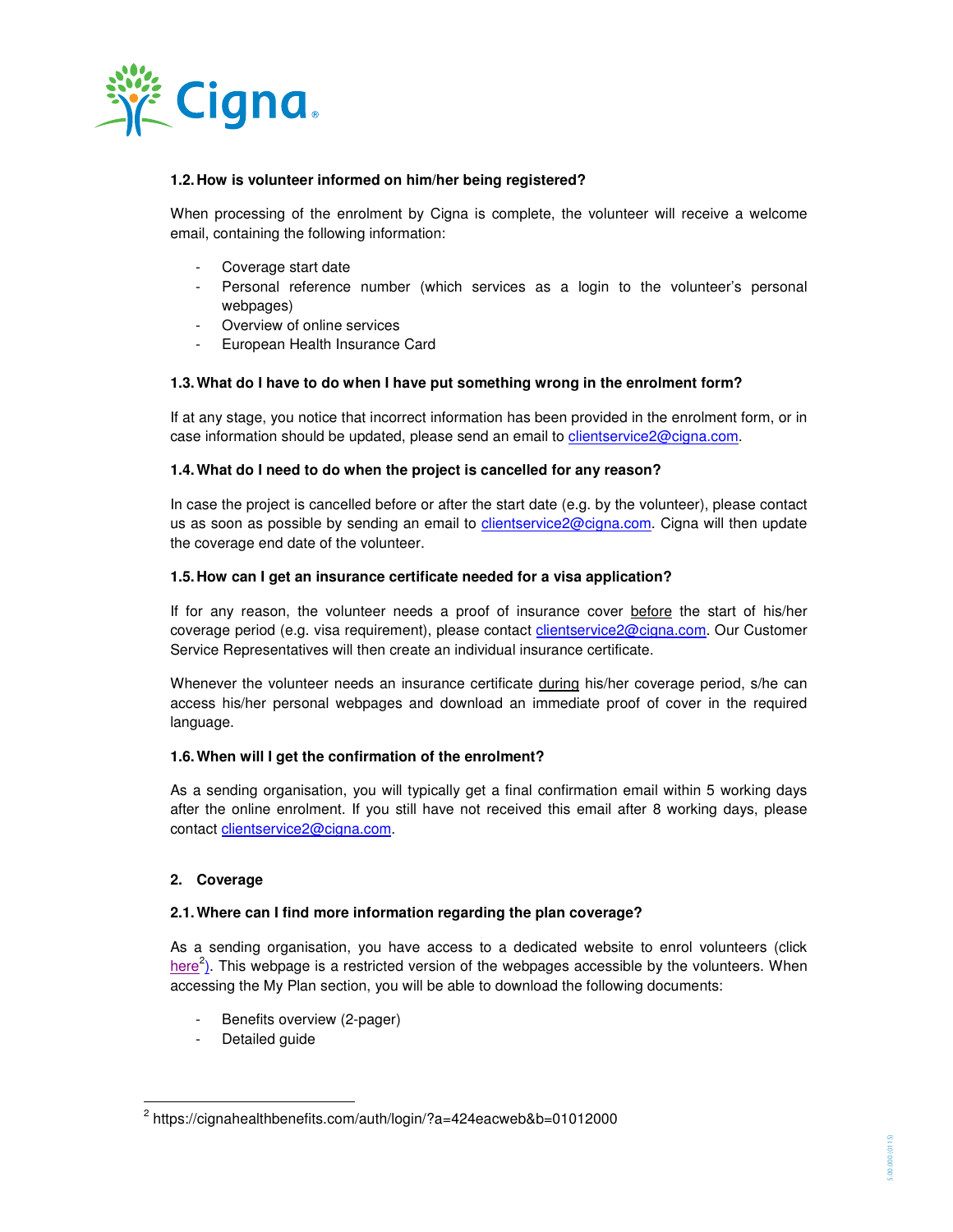

# **2.2. What is primary/complementary coverage?**

Based on the home and hosting country of the volunteer, Cigna determines whether the insurance plan will provide primary or complementary medical coverage.

If the home and hosting country are EU, EFTA or EEA countries, Cigna assumes that the volunteer is entitled to a European Health Insurance Card (EHIC). This free and individual card provides access to medically necessary, state-provided healthcare under the same conditions and at the same cost as in the home country. The volunteer is required to make use of his/her EHIC when visiting a medical provider. The Cigna insurance will then cover the remaining expenses.

The EHIC can be obtained through the volunteer's national health insurance provider in his/her home country. For more information regarding the EHIC and the related procedures, please click here<sup>3</sup>. The sending organisation is expected to assist the volunteer in the process of requesting the EHIC.

If for any reason the volunteer is not entitled to an EHIC, or in case the volunteer's home/hosting country is not located in an EU, EFTA or EEA country, Cigna will act as primary medical insurer. Primary insurance means that Cigna will cover the volunteer's medical expenses based on the provisions of the plan, without intervention of another insurer (e.g. national insurance).

The insurance plan is designed to avoid discrimination between primary and complementary insured volunteers. Both categories of insured volunteers are equally covered by this insurance plan (i.e. same benefits, same ceilings).

# **2.3. What is the European Health Insurance Card?**

The European Health Insurance Card (EHIC) is a free and individual card that provides access to medically necessary, state-provided healthcare under the same conditions and at the same cost as in the home country. Volunteers entitled to the EHIC are required to present this card when visiting a medical provider. The Cigna insurance will then cover the remaining medical expenses.

The EHIC can be obtained through the volunteer's national health insurance provider in his/her home country. For more information regarding the EHIC and the related procedures, please click here<sup>4</sup>. The sending organisation is expected to assist the volunteer in the process of requesting the EHIC.

#### **2.4. When is the volunteer covered?**

 $\overline{a}$ 

The insurance covers the volunteers during the entire period of their EVS activity.

The coverage is active from the day the volunteer leaves home en route to the host country, until the end of the second month after the termination of the EVS project. This includes any travel from and to the hosting country and any in-country travel linked to the EVS project.

<sup>&</sup>lt;sup>3</sup> http://ec.europa.eu/social/main.jsp?catId=563&langId=en#nationalinfo

<sup>4</sup> http://ec.europa.eu/social/main.jsp?catId=563&langId=en#nationalinfo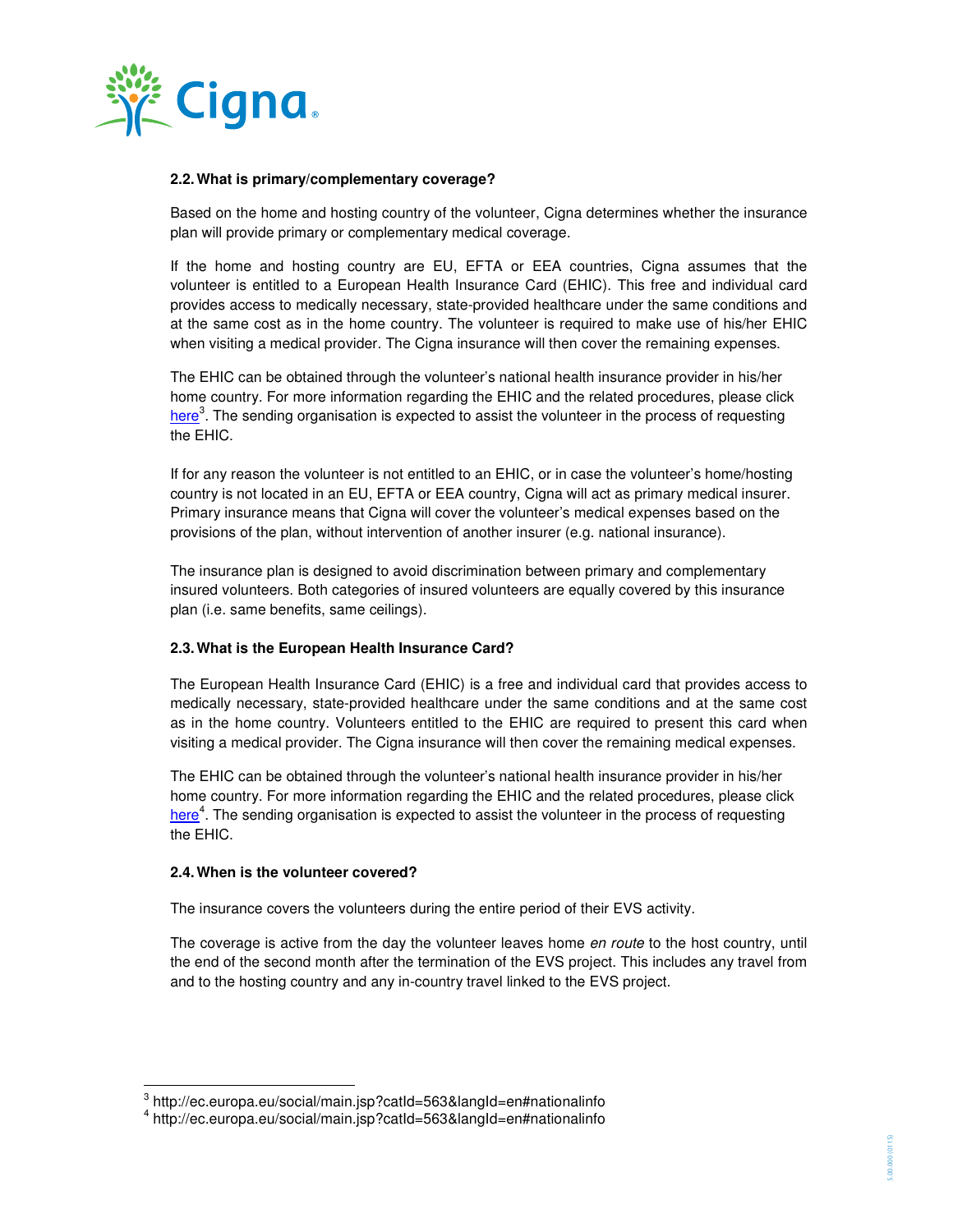

#### **2.5. Where is the volunteer covered?**

The volunteer is covered worldwide during both private and project-related activities. For medical purposes, however, a distinction needs to be made between cover in the home/hosting country and other countries worldwide:

- **Home/hosting country**: the volunteer is covered for all medical treatment based on the plan specifications, be it planned or unplanned (i.e. emergency) treatment
- **Other countries worldwide**: the volunteer is covered for unplanned (i.e. emergency) treatment only

Please find below examples of planned and unplanned treatment:

Example unplanned treatment: a volunteer with home country Turkey and hosting country France is on vacation in the United States and breaks his leg during a walk. In this case, all medical treatment in the US is covered given that it concerns an unplanned/emergency treatment.

Example excluded planned treatment: the same volunteer is diagnosed with cancer while residing in France. He opts to be treated in the United States and travels there to receive treatment. The medical treatment is not covered, since it concerns a planned treatment outside of the home/hosting country.

# **2.6. Does Cigna also cover the relatives of the volunteer (such as parents/children)?**

The insurance plan only covers volunteers enrolled by the sending organisations.

#### **2.7. Where can I find the list of providers?**

Volunteers are free to select their healthcare provider of choice, but they can also rely on Cigna's network of 10.000 hospitals, doctors and specialists and benefit from the direct payment agreements and discounts negotiated by Cigna.

By accessing the Provider search section on the personal webpages, the volunteer can search for in-network providers per country and city. This provider search tool is also available on the Cigna Health Benefits app, which is available to download for free from the Apple App Store or Google Play for Android.

# **3. Evacuation**

#### **3.1. What to do in case of an emergency requiring evacuation?**

In case appropriate medical care cannot be administered at the location of illness/accident, the volunteer can be evacuated to another location or to his/her home country. In case of emergency requiring evacuation, please call **+31 (0)71 524 35 56** and mention policy no. **BEBBBY01626**.